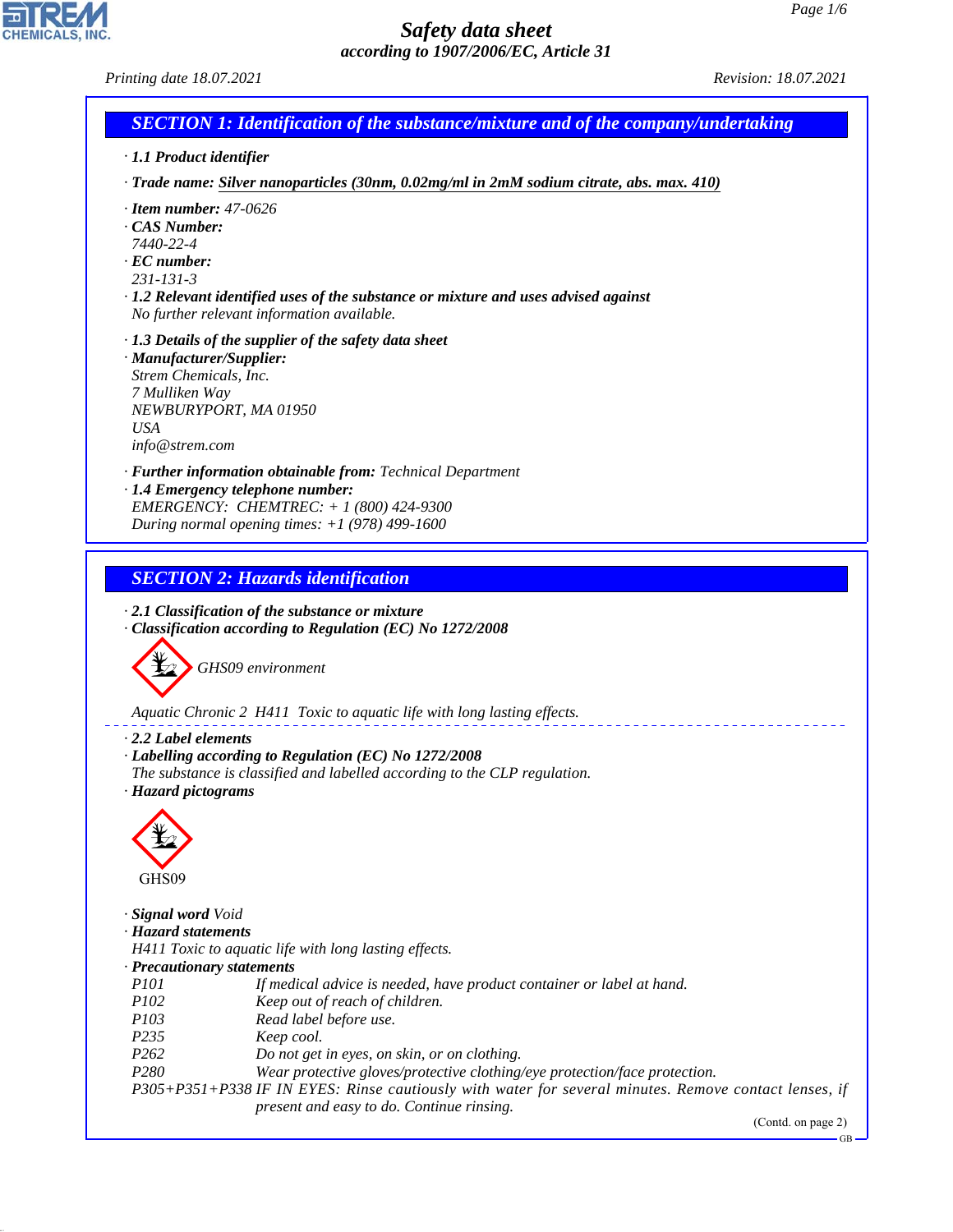*Printing date 18.07.2021 Revision: 18.07.2021*

*Trade name: Silver nanoparticles (30nm, 0.02mg/ml in 2mM sodium citrate, abs. max. 410)*

(Contd. of page 1)

*P410 Protect from sunlight. P501 Dispose of contents/container in accordance with local/regional/national/international regulations.*

*· 2.3 Other hazards*

*· Results of PBT and vPvB assessment*

*· PBT: Not applicable.*

*· vPvB: Not applicable.*

### *SECTION 3: Composition/information on ingredients*

*· 3.1 Chemical characterisation: Substances*

*· CAS No. Description*

*7440-22-4 silver*

*· Identification number(s)*

*· EC number: 231-131-3*

### *SECTION 4: First aid measures*

*· 4.1 Description of first aid measures*

- *· After inhalation: Supply fresh air; consult doctor in case of complaints.*
- *· After skin contact: Immediately rinse with water.*
- *· After eye contact: Rinse opened eye for several minutes under running water. Then consult a doctor.*
- *· After swallowing: If symptoms persist consult doctor.*
- *· 4.2 Most important symptoms and effects, both acute and delayed No further relevant information available.*
- *· 4.3 Indication of any immediate medical attention and special treatment needed*

*No further relevant information available.*

## *SECTION 5: Firefighting measures*

*· Suitable extinguishing agents: Use fire extinguishing methods suitable to surrounding conditions.*

- *· 5.2 Special hazards arising from the substance or mixture No further relevant information available.*
- *· 5.3 Advice for firefighters*
- *· Protective equipment: No special measures required.*

#### *SECTION 6: Accidental release measures*

*· 6.1 Personal precautions, protective equipment and emergency procedures Not required.*

*· 6.2 Environmental precautions: Do not allow product to reach sewage system or any water course. Inform respective authorities in case of seepage into water course or sewage system.*

*· 6.3 Methods and material for containment and cleaning up:*

*Absorb with liquid-binding material (sand, diatomite, acid binders, universal binders, sawdust). Dispose contaminated material as waste according to item 13.*

*· 6.4 Reference to other sections See Section 7 for information on safe handling. See Section 8 for information on personal protection equipment. See Section 13 for disposal information.*

(Contd. on page 3)

GB



44.1.1

*<sup>·</sup> 5.1 Extinguishing media*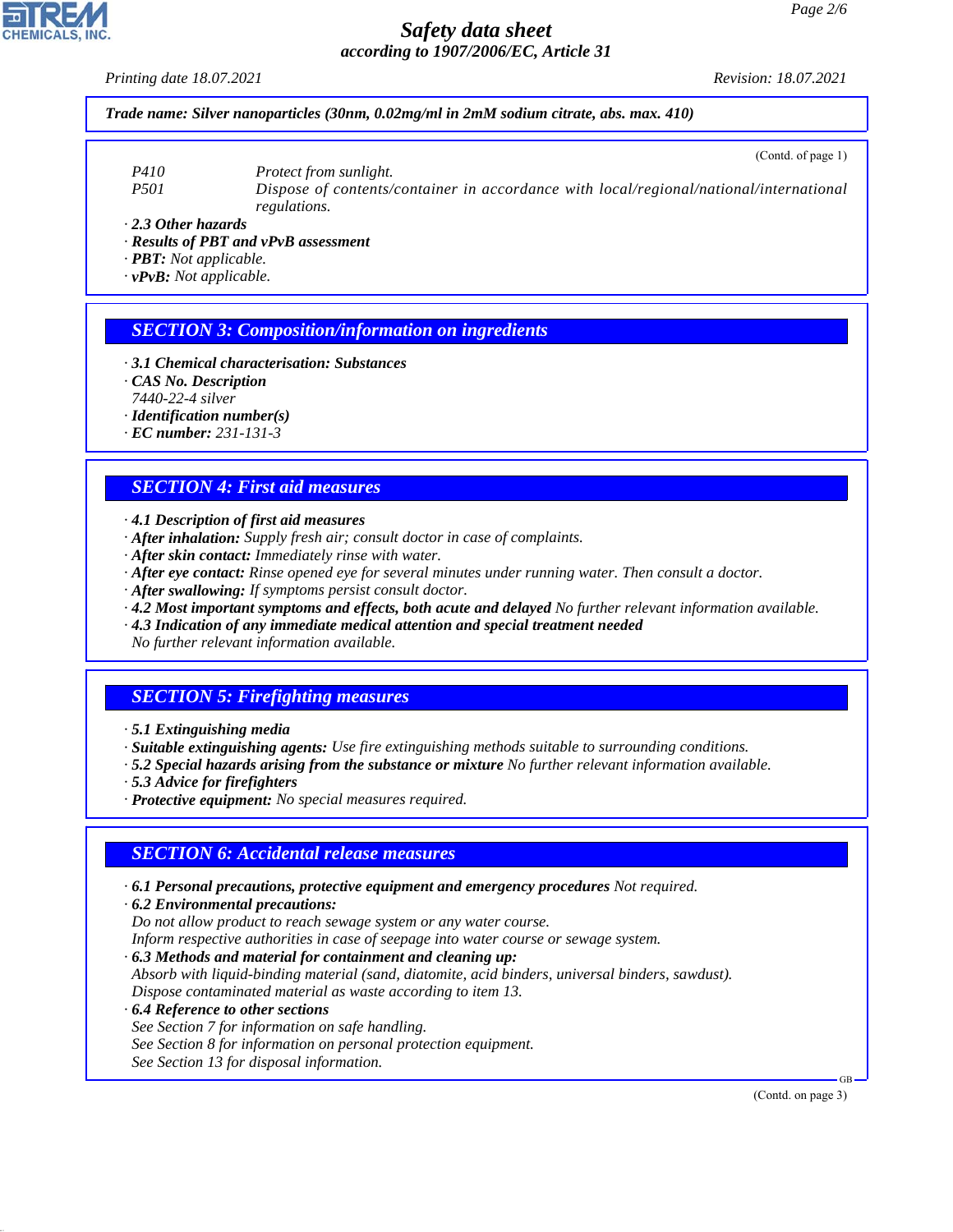*Printing date 18.07.2021 Revision: 18.07.2021*

*Trade name: Silver nanoparticles (30nm, 0.02mg/ml in 2mM sodium citrate, abs. max. 410)*

(Contd. of page 2)

#### *SECTION 7: Handling and storage*

- *· 7.1 Precautions for safe handling No special precautions are necessary if used correctly.*
- *· Information about fire and explosion protection: No special measures required.*
- *· 7.2 Conditions for safe storage, including any incompatibilities*
- *· Storage:*
- *Keep cool.*
- *Protect from sunlight.*
- *· Requirements to be met by storerooms and receptacles: No special requirements.*
- *· Information about storage in one common storage facility: Not required.*
- *· Further information about storage conditions: DO NOT FREEZE*
- *· Recommended storage temperature: Store at temperatures not exceeding 4 °C. Keep cool.*
- *· 7.3 Specific end use(s) No further relevant information available.*

### *SECTION 8: Exposure controls/personal protection*

*· Additional information about design of technical facilities: No further data; see item 7.*

- *· 8.1 Control parameters*
- *· Ingredients with limit values that require monitoring at the workplace: Not required.*
- *· Additional information: The lists valid during the making were used as basis.*
- *· 8.2 Exposure controls*
- *· Personal protective equipment:*
- *· General protective and hygienic measures: Wash hands before breaks and at the end of work.*
- *· Respiratory protection: Not required.*
- *· Protection of hands:*



44.1.1

\_S*Protective gloves*

*The glove material has to be impermeable and resistant to the product/ the substance/ the preparation. Due to missing tests no recommendation to the glove material can be given for the product/ the preparation/ the chemical mixture.*

*Selection of the glove material on consideration of the penetration times, rates of diffusion and the degradation · Material of gloves*

*The selection of the suitable gloves does not only depend on the material, but also on further marks of quality and varies from manufacturer to manufacturer.*

*· Penetration time of glove material*

*The exact break through time has to be found out by the manufacturer of the protective gloves and has to be observed.*

*· Eye protection: Goggles recommended during refilling*

| $\cdot$ 9.1 Information on basic physical and chemical properties<br><b>General Information</b> |                                |
|-------------------------------------------------------------------------------------------------|--------------------------------|
| $\cdot$ Appearance:                                                                             |                                |
| Form:                                                                                           | Liquid                         |
| Colour:                                                                                         | Yellow                         |
| $\cdot$ Odour:                                                                                  | <i><u><b>Odourless</b></u></i> |
| Odour threshold:                                                                                | Not determined.                |
| $\cdot$ pH-value:                                                                               | Not determined.                |
| $\cdot$ Change in condition                                                                     |                                |
| Melting point/freezing point:                                                                   | 960.5 °C                       |
|                                                                                                 |                                |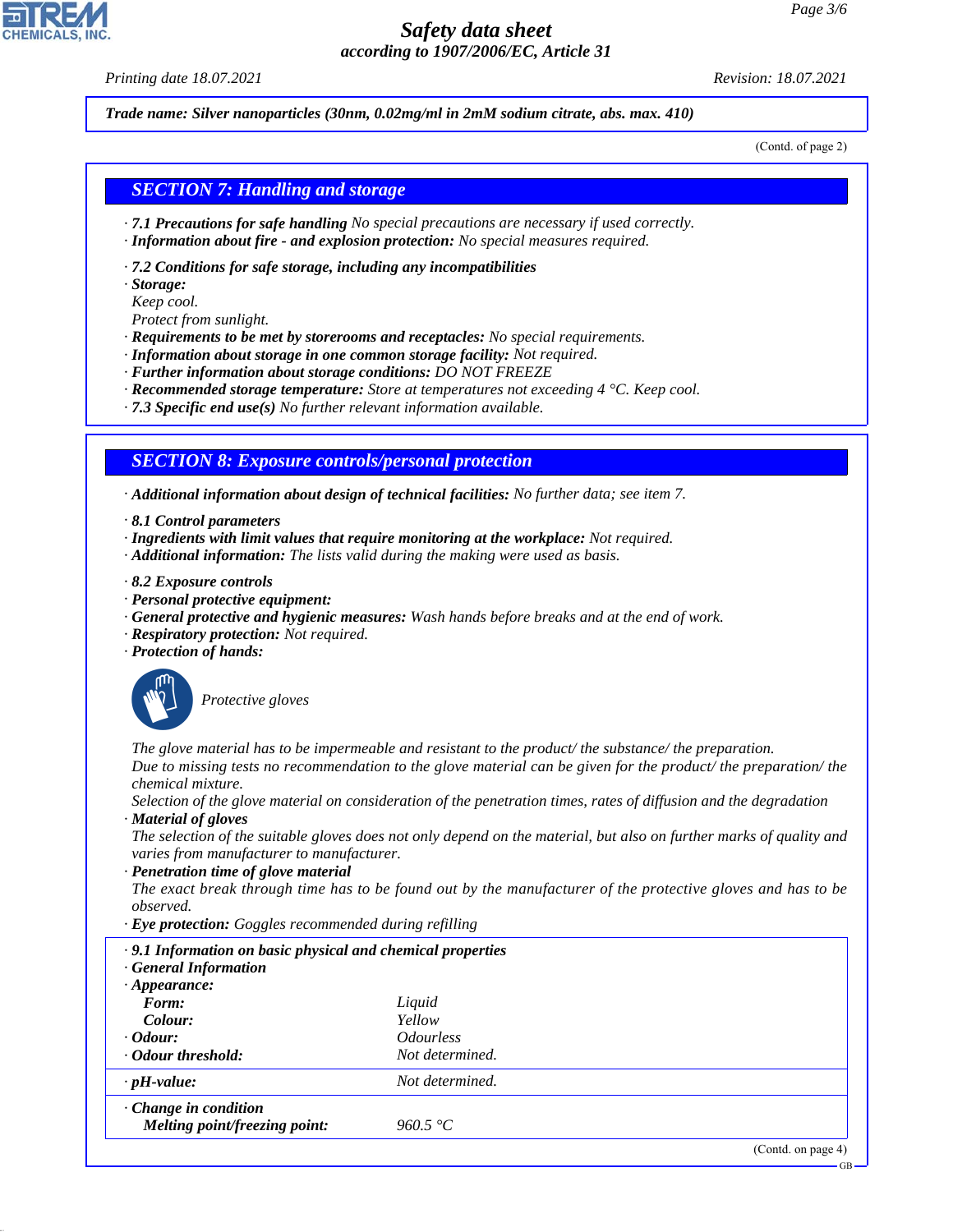*Printing date 18.07.2021 Revision: 18.07.2021*

**CHEMICALS, INC** 

*Trade name: Silver nanoparticles (30nm, 0.02mg/ml in 2mM sodium citrate, abs. max. 410)*

|                                                                    | (Contd. of page 3)                            |
|--------------------------------------------------------------------|-----------------------------------------------|
| Initial boiling point and boiling range: $2.212 \text{ }^{\circ}C$ |                                               |
| · Flash point:                                                     | Not applicable.                               |
| · Flammability (solid, gas):                                       | Not determined.                               |
| · Ignition temperature:                                            |                                               |
| Decomposition temperature:                                         | Not determined.                               |
| $\cdot$ Auto-ignition temperature:                                 | Not determined.                               |
| $\cdot$ Explosive properties:                                      | Product does not present an explosion hazard. |
| · Explosion limits:                                                |                                               |
| Lower:                                                             | Not determined.                               |
| Upper:                                                             | Not determined.                               |
| · Vapour pressure:                                                 | Not determined.                               |
| $\cdot$ Density at 20 $\textdegree$ C:                             | $10.49$ g/cm <sup>3</sup>                     |
| · Relative density                                                 | Not determined.                               |
| · Vapour density                                                   | Not determined.                               |
| $\cdot$ Evaporation rate                                           | Not determined.                               |
| · Solubility in / Miscibility with                                 |                                               |
| water:                                                             | Not miscible or difficult to mix.             |
| · Partition coefficient: n-octanol/water:                          | Not determined.                               |
| · Viscosity:                                                       |                                               |
| Dynamic:                                                           | Not determined.                               |
| Kinematic:                                                         | Not determined.                               |
| · Solvent content:                                                 |                                               |
| Organic solvents:                                                  | $0.0\%$                                       |
| $VOC$ (EC)                                                         | 0.00%                                         |
| <b>Solids content:</b>                                             | 100.0%                                        |
| · 9.2 Other information                                            | No further relevant information available.    |

# *SECTION 10: Stability and reactivity*

*· 10.1 Reactivity No further relevant information available.*

*· 10.2 Chemical stability*

*· Thermal decomposition / conditions to be avoided: No decomposition if used according to specifications.*

- *· 10.3 Possibility of hazardous reactions No dangerous reactions known.*
- *· 10.4 Conditions to avoid No further relevant information available.*

*· 10.5 Incompatible materials: No further relevant information available.*

*· 10.6 Hazardous decomposition products: No dangerous decomposition products known.*

## *SECTION 11: Toxicological information*

*· 11.1 Information on toxicological effects*

*· Acute toxicity Based on available data, the classification criteria are not met.*

*· Primary irritant effect:*

44.1.1

*· Skin corrosion/irritation Based on available data, the classification criteria are not met.*

*· Serious eye damage/irritation Based on available data, the classification criteria are not met.*

(Contd. on page 5)

GB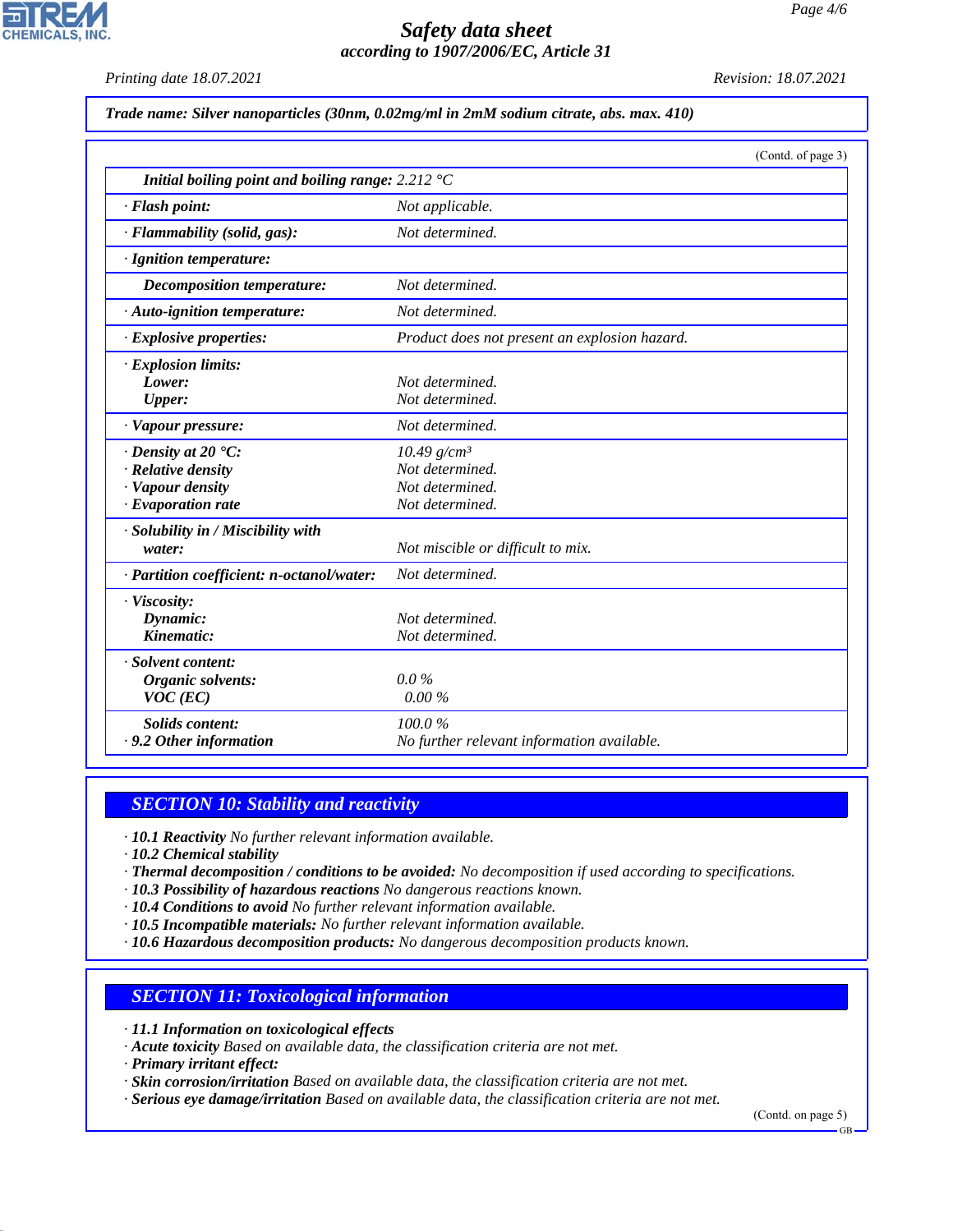*Printing date 18.07.2021 Revision: 18.07.2021*

*Trade name: Silver nanoparticles (30nm, 0.02mg/ml in 2mM sodium citrate, abs. max. 410)*

- (Contd. of page 4)
- *· Respiratory or skin sensitisation Based on available data, the classification criteria are not met.*
- *· CMR effects (carcinogenity, mutagenicity and toxicity for reproduction)*
- *· Germ cell mutagenicity Based on available data, the classification criteria are not met.*
- *· Carcinogenicity Based on available data, the classification criteria are not met.*
- *· Reproductive toxicity Based on available data, the classification criteria are not met. · STOT-single exposure Based on available data, the classification criteria are not met.*
- *· STOT-repeated exposure Based on available data, the classification criteria are not met.*
- *· Aspiration hazard Based on available data, the classification criteria are not met.*

#### *SECTION 12: Ecological information*

- *· 12.1 Toxicity*
- *· Aquatic toxicity: No further relevant information available.*
- *· 12.2 Persistence and degradability No further relevant information available.*
- *· 12.3 Bioaccumulative potential No further relevant information available.*
- *· 12.4 Mobility in soil No further relevant information available.*
- *· Ecotoxical effects:*
- *· Remark: Toxic for fish*
- *· Additional ecological information:*
- *· General notes:*
- *Also poisonous for fish and plankton in water bodies.*
- *Toxic for aquatic organisms*
- *· 12.5 Results of PBT and vPvB assessment*
- *· PBT: Not applicable.*
- *· vPvB: Not applicable.*
- *· 12.6 Other adverse effects No further relevant information available.*

#### *SECTION 13: Disposal considerations*

- *· 13.1 Waste treatment methods*
- *· Recommendation*

44.1.1

*Must not be disposed together with household garbage. Do not allow product to reach sewage system.*

- *· Uncleaned packaging:*
- *· Recommendation: Disposal must be made according to official regulations.*

| $\cdot$ 14.1 UN-Number                  |               |  |
|-----------------------------------------|---------------|--|
| ADR, ADN, IMDG, IATA                    | not regulated |  |
| $\cdot$ 14.2 UN proper shipping name    |               |  |
| · ADR, ADN, IMDG, IATA                  | not regulated |  |
| $\cdot$ 14.3 Transport hazard class(es) |               |  |
| ADR, ADN, IMDG, IATA                    |               |  |
| · Class                                 | not regulated |  |
| · 14.4 Packing group                    |               |  |
| · ADR, IMDG, IATA                       | not regulated |  |